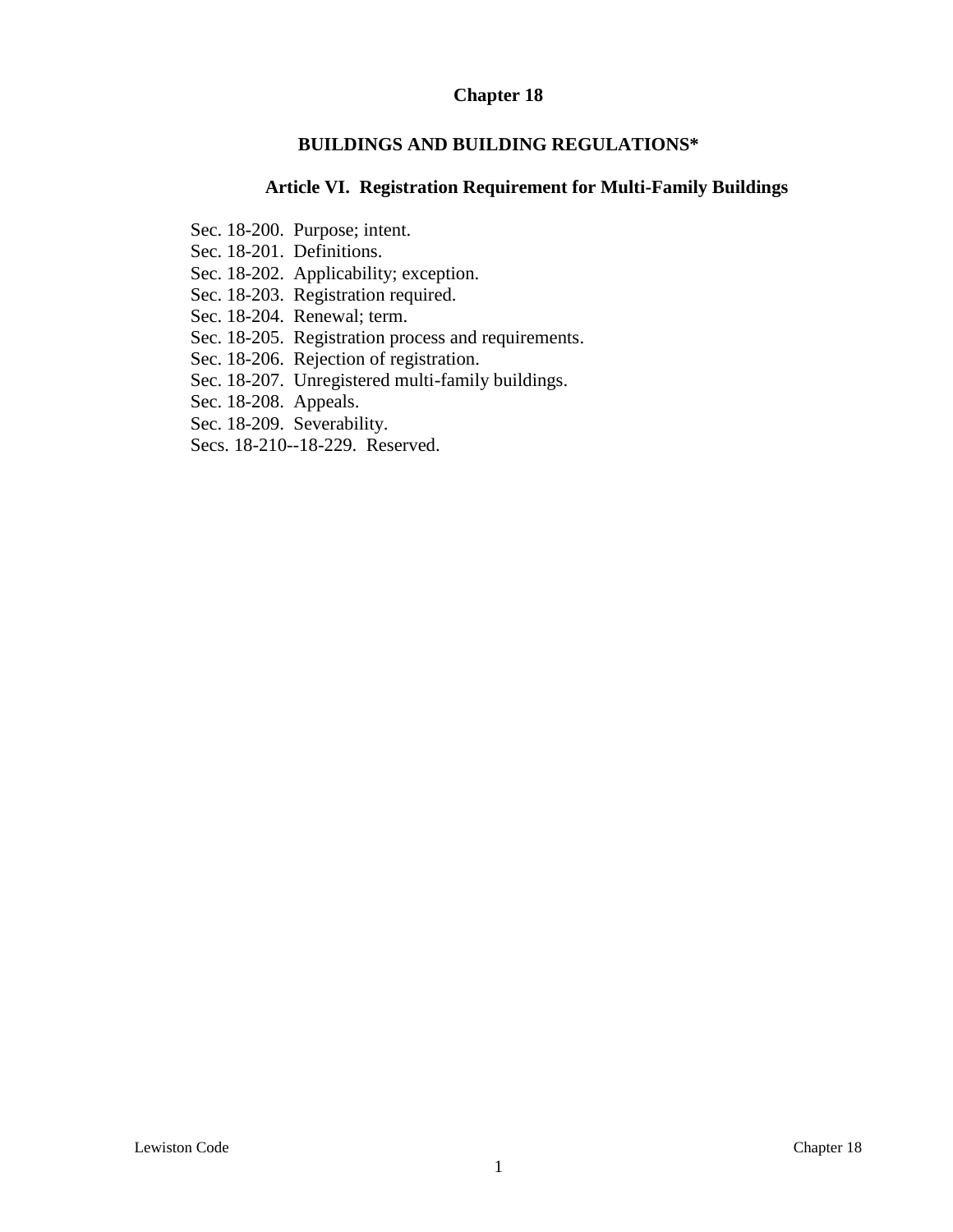# **ARTICLE VI. REGISTRATION REQUIREMENT FOR MULTI-FAMILY BUILDINGS**

## **Sec. 18-200. Purpose; intent.**

The city has a large number of multi-family buildings, many of which are older and present property owners and managers significant challenges regarding upkeep and maintenance while placing a significant burden on the city's code enforcement efforts. The number of real estate proprietorships, partnerships, and corporations that own buildings in the city, sometimes managed through property management companies, creates challenges to the proper enforcement of the city's fire, building, and property maintenance codes, all of which are designed to ensure the public safety and welfare of residents.

The purpose of this article is to: require disclosure of the ownership of these buildings; identify those responsible for maintaining them and responding to violations identified through city inspections; ensure the city has access to contact information on the individual who is responsible for responding to emergencies; provide basic information on these buildings to allow the city to effectively develop and implement housing policies and programs; and provide residents, including both owners and renters, accurate, complete, and transparent data about the city's Multi-Family housing stock. Information priorities include:

- (a) Accurate, up-to-date, and complete ownership, management, and contact information for every Multi-Family building;
- (b) An accurate inventory of dwelling unit quantity and configuration; and
- (c) An accurate assessment of certain items that impact the health and safety of dwelling units.

(Ord. 19-10, 10-31-19)

#### **Sec. 18-201. Definitions.**

The following words and terms, when used in this article, have the following meanings, unless the context clearly indicates otherwise. Terms not defined in this article, which are defined in articles adopted by reference, have the meanings ascribed to them as stated in those articles.

*Business Operator:* A specific individual person, not a corporation or partnership, with a legal ownership interest in a property who makes financial, maintenance, and policy decisions.

*Emergency Contact:* The individual who responds to emergency after hour calls from tenants and public safety personnel.

*Legal Owner:* The individual or legal entity, such as an LLC or LP, holding the deed to the property.

*Multi-Family Building:* A detached building in common ownership interest containing three (3) or more dwelling units designed for residential use and occupancy by three (3) or more families living independently of one another, including mixed use buildings, that is not a single-family dwelling, excluding Boarding and Lodging Houses or such other buildings that are separately licensed by the City or the State of Maine.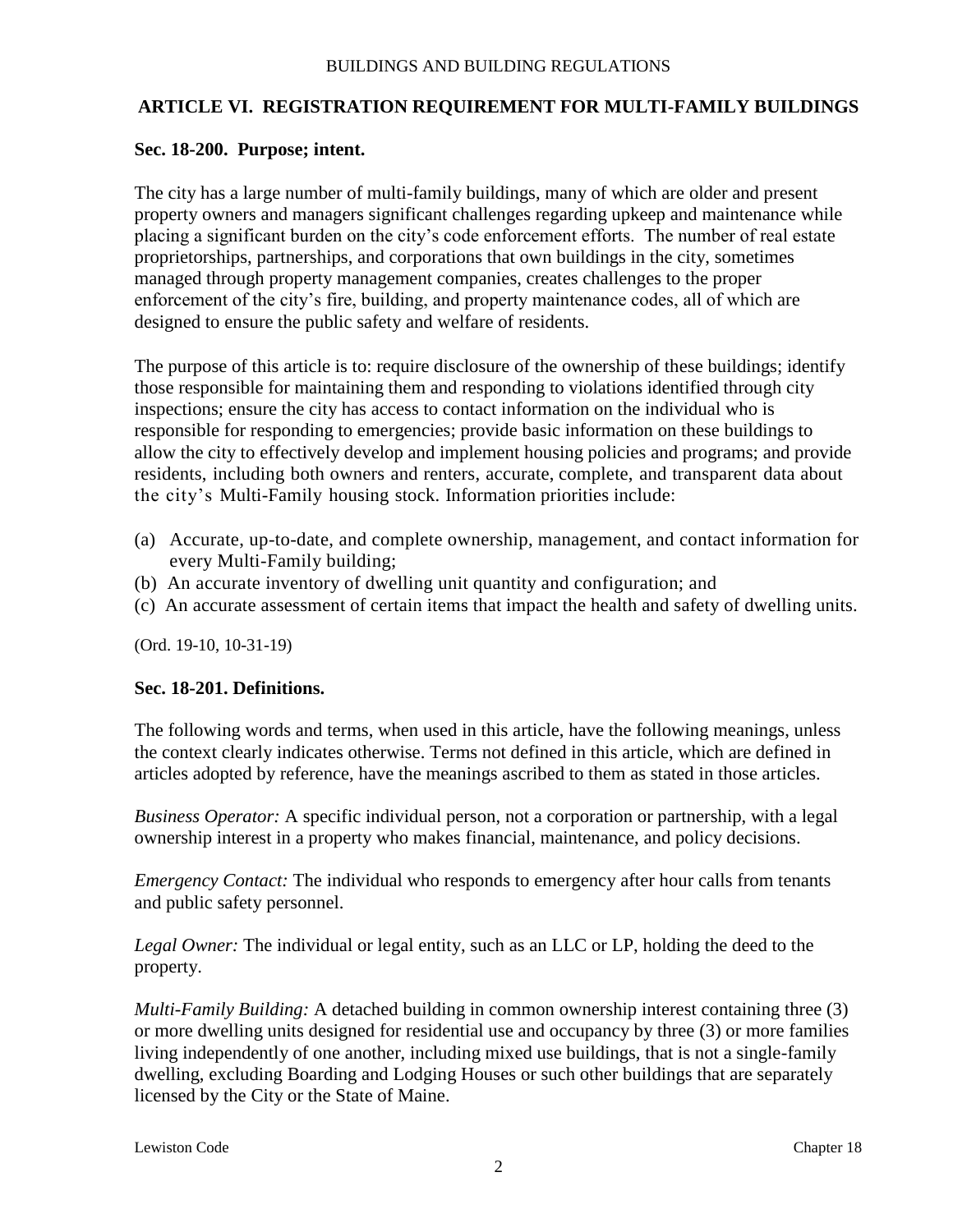#### BUILDINGS AND BUILDING REGULATIONS

*Property Management Company, Property Manager:* An individual or business entity, which may be the Building Owner, Business Operator, or a party that has no ownership stake in a property, that serves as property manager on behalf of and at the direction of the Business Operator or Legal Owner; an individual or business entity that maintains and repairs the physical property and often manages tenant relationships and routine matters involving the property. The Property Manager serves as the primary contact for the City, its inspectors, and tenants.

*Rent:* Payments made for the use of a premises, including, but not limited to, money, services, trade, or a combination thereof; or the sharing of housing expenses with persons not part of the homeowner's immediate family.

(Ord. 19-10, 10-31-19)

#### **Sec. 18-202. Applicability; exceptions.**

- (a) The provisions of this article apply to all Multi-Family Buildings except as noted in (b).
- (b) The provisions of this article do not apply to single family dwelling units; dwelling units in cooperative, condominium, or townhouse buildings where no one entity owns more than two dwelling units; lodging houses, hotels, motels, or bed and breakfasts; hospitals; convalescent, rest, or nursing homes; residential care or congregate care facilities or other institutional beds or rooms used for medical or mental health treatment services otherwise licensed by the city or state; or mobile home parks.

(Ord. 19-10, 10-31-19)

#### **Sec. 18-203. Registration required.**

All Multi-Family buildings in which rental housing is located must be individually registered with the city, at no cost, under the terms of this article. No person, including without limitation a legal owner, owner's associate, real estate broker, associate real estate broker, real estate agent, business operator, or property manager, shall allow any rental housing unit to be occupied, or let or offer to another any Multi-Family rental housing unit for occupancy, or charge, accept or retain rent for any dwelling unit, unless the Legal Owner, the Business Operator, or the Property Manager has registered under the terms of this article. Any person carrying on such a business activity without registering is in violation of this article.

A registration certificate will be issued to the Legal Owner of the building named on the approved registration form or, at the request of the Legal Owner, to the Property Manager. One certificate will be issued for each building. The certificate for each building shall include emergency contact information for that building.

The registration certificate, or a facsimile thereof, shall be posted and shall remain posted in close proximity to the main entrance of the structure in an area that is easily accessible to tenants during the full period the registration is in effect.

Such registration is voided upon the sale or transfer of the building to a new owner.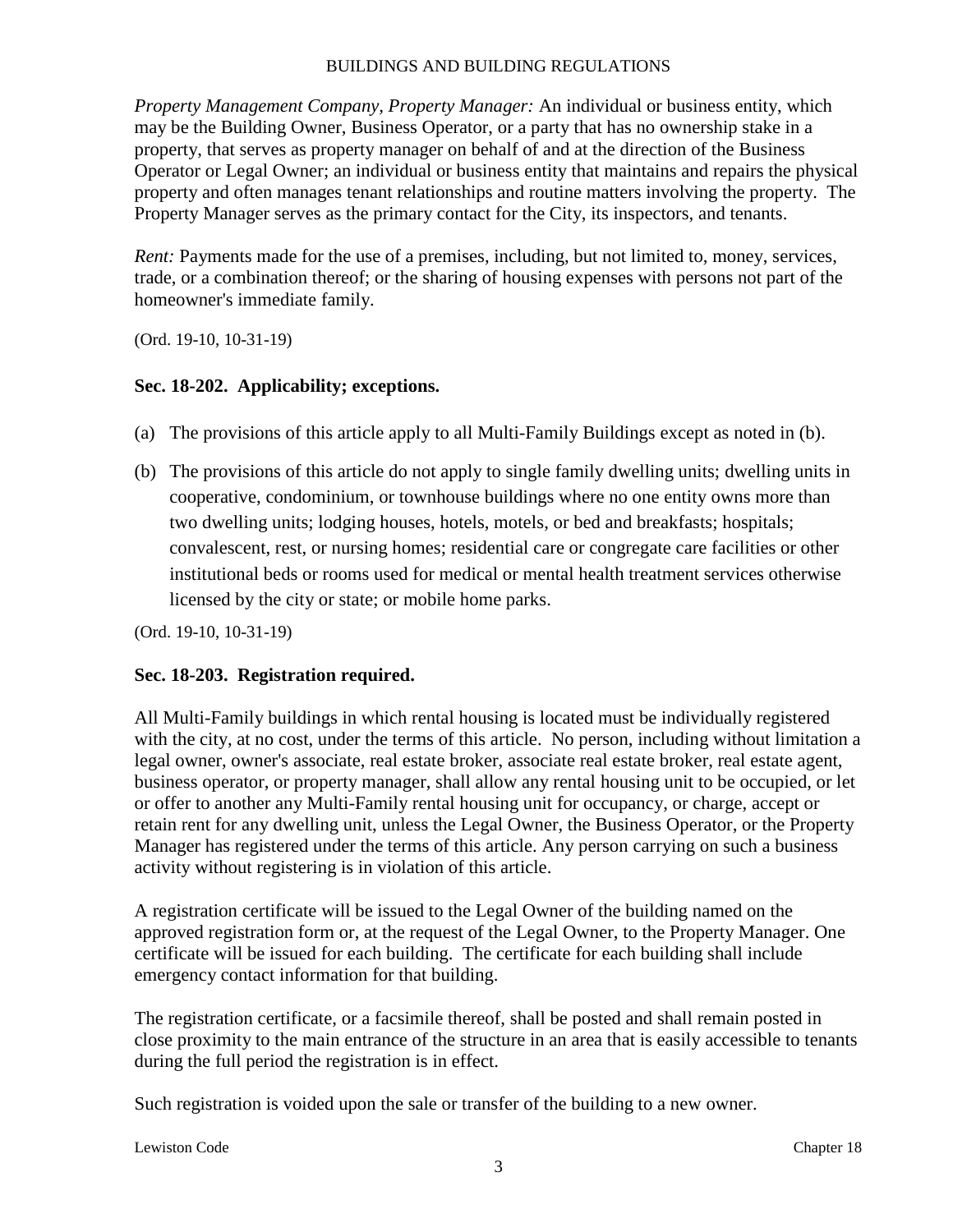(Ord. 19-10, 10-31-19)

#### **Sec. 18-204. Renewal; term.**

Before March 1 of each year, the Legal Owner, the Business Operator, or the Property Manager shall submit a registration application for each Multi-Family building. Within 60 days of purchasing or transferring the ownership of such building, or converting a building into a Multi-Family property including through the addition of more units, the Legal Owner, the Business Operator, or the Property Manager shall register the building. Newly constructed Multi-Family buildings must be registered within 30 days of the date the city issues a certificate of occupancy. All registrations expire at the end of February.

(Ord. 19-10, 10-31-19)

#### **Sec. 18-205. Registration process and requirements.**

A registration application shall be made to the City Clerk's Office on a form furnished by the City Clerk and shall include the following information:

- (a) Name, business or residence address, cell and primary telephone numbers, and email address of the Legal Owner or owners of the building;
- (b) Name, business or residence address, cell and primary telephone numbers, and email address of the Business Operator of the building;
- (c) Name, business or residence address, cell and primary telephone numbers, and email address of the Property Manager of the building. This is the individual with whom the City will schedule inspections and who takes responsibility for maintaining the building, including responding to emergencies occurring during business hours. This individual may be the Legal Owner or the Business Operator
- (d) Emergency Contact. The name, business or residence address, cell and primary telephone numbers, and e-mail address for the city's primary contact for after hours emergencies at the building.
- (e) Street address and real estate tax identification number of the building.
- (f) Number and type of dwelling units within the building. For each building, the number of floors, number of units by bedroom count, and the number of vacant units must be provided.
- (g) The year the building was constructed and documentation, if any, of the buildings lead free or lead safe status.
- (h) Whether the building has a monitored or supervised fire alarm or sprinkler system.

Any Changes to the information required in (a), (b), (c), and (d) that occur more than thirty days in advance of the date of the next required registration must be reported to the city clerk within fifteen days of its occurrence.

All owners must allow on-site inspections of their buildings by the city including, without limitations, all rental units. Failure to allow such inspections will result in revocation of the building's registration.

All Multi-family buildings must be registered prior to March 1, 2020.

Lewiston Code Chapter 18 Chapter 18 Chapter 18 Chapter 18 Chapter 18 Chapter 18 Chapter 18 Chapter 18 Chapter 18 (Ord. 19-10, 10-31-19; Ord. No. 20-01, 02-20-20)